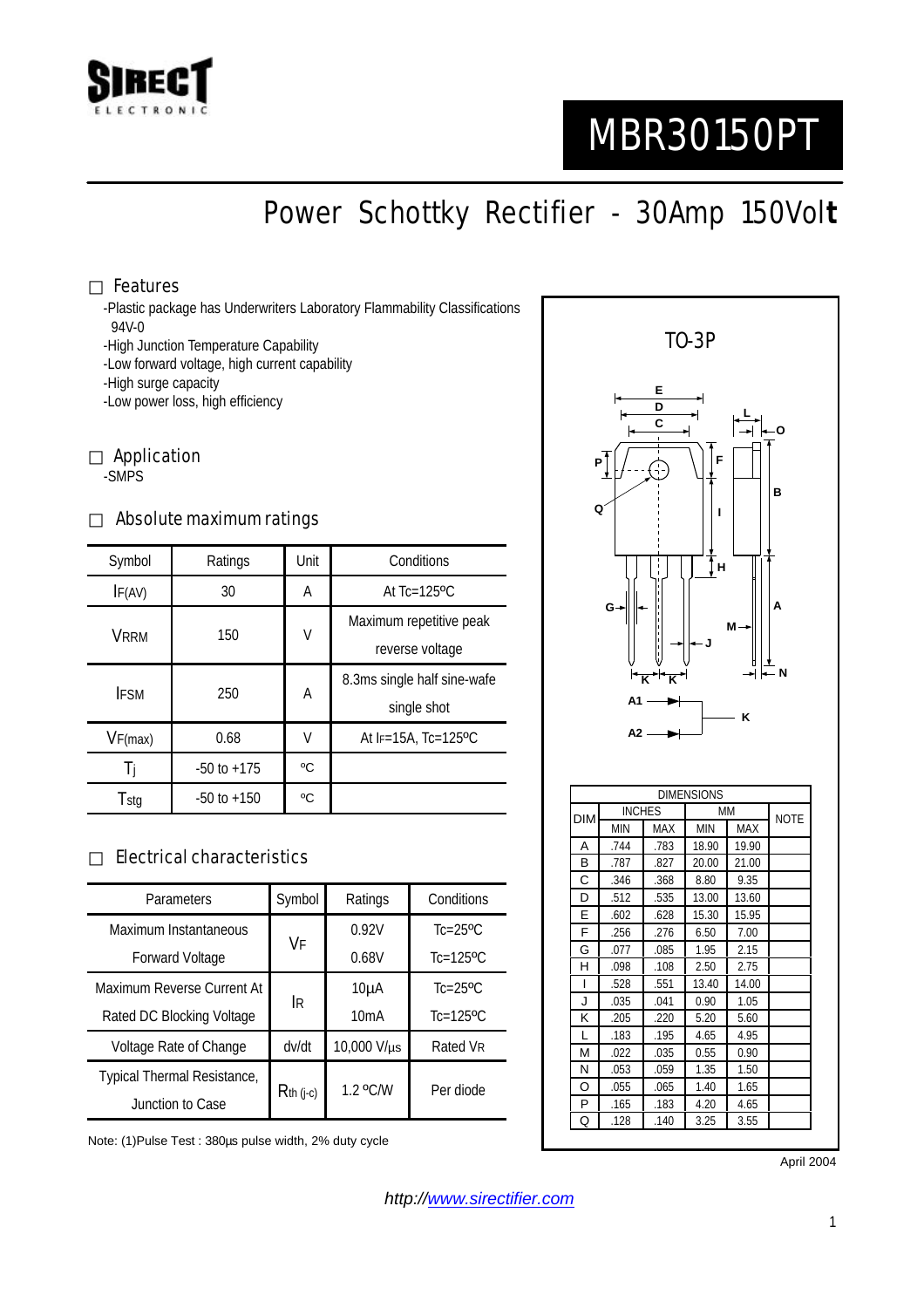## MBR30150PT



*http://www.sirectifier.com*